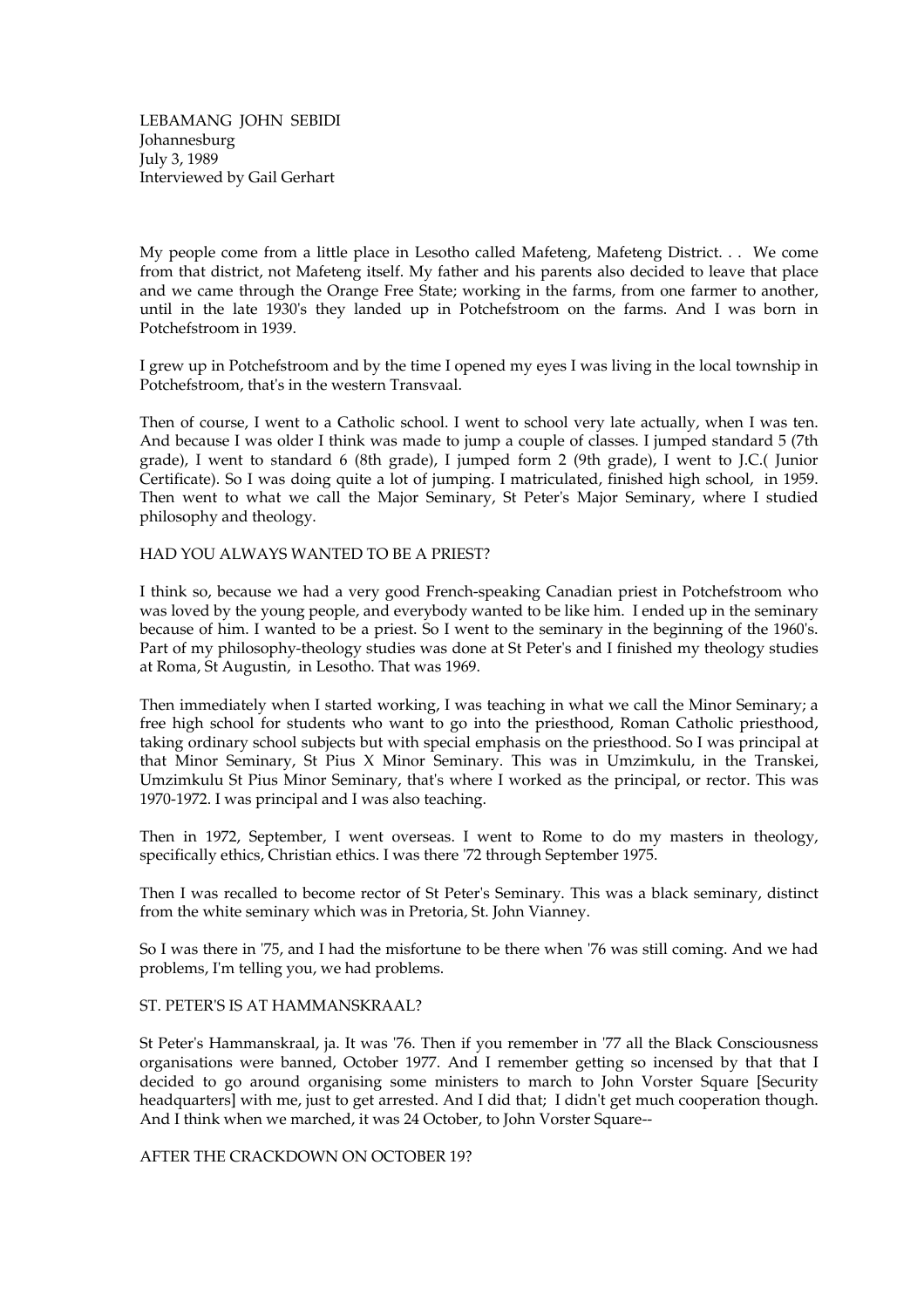Yes. When we marched I think we were about twelve. We were all in clerical regalia, with our Bibles.

## ALL CATHOLICS?

No, it was mixed; but it was really organised under the auspices of the Black Priests' Solidarity Group, and I was president of the Black Priests' Solidarity Group at the time.

I'M CURIOUS HOW MANY CLERGYMEN YOU HAD TO APPROACH IN ORDER TO END UP WITH TWELVE?

You can't believe it, Gail! Father Buti Tlhagale was my colleague at the seminary. We travelled for two solid days, day and night. I think we met hundreds -- but we came up with twelve. [laughter] Hundreds, literally hundreds, the East Rand you know.

#### ON THE TELEPHONE?

No, just actually going, driving.

### WHAT WAS THE MOST COMMON EXCUSE?

Most of them would say " Well, we'll come." But then they didn't pitch up. And that's pattern. Ministers are like teachers when it comes to that kind of involvement.

### DO THEY FEAR FOR THEIR JOBS?

They fear for their jobs, yes. But also I think they've got difficulty in trying to reconcile what they perceived of their mission at that time. Some would fear to offend their superiors, and others would have genuine difficulty in trying to reconcile what they are doing. What that would involve, with what they're actually doing, I don't know.

## WHAT WAS YOUR TACTICAL SENSE OF WHAT WOULD BE ACHIEVED BY AN ACTION OF THAT KIND?

There was a lot of anger. And I think uppermost in my mind was a feeling that all black organisations had been banned, and some of these guys were our parishioners. And they've been banned, they've been incarcerated, they've been detained because they were fighting for justice. And I was feeling it is the church which is supposed to be a champion of justice, and nothing's happening to it! So let's also go and be arrested, be where those fighters were. In fact, this was actually the words I was using, "let's be where they are".

#### IN ORDER JUST TO SATISFY SOME SENSE OF FRUSTRATION IN YOURSELVES?

Ja, I think so. I mean, we can't be saying that we're fighting for justice, and yet when the government bans, it doesn't ban the church. It bans other people, other organisations. There must be something wrong.

## IS IT AN EXPRESSION OF SOLIDARITY?

Ja, it's an expression of solidarity, I think.

WERE YOU LOOKING FOR PUBLICITY?

Yes, that as well. I think we were.

DID YOU ORGANISE PUBLICITY? DID YOU CALL THE PRESS?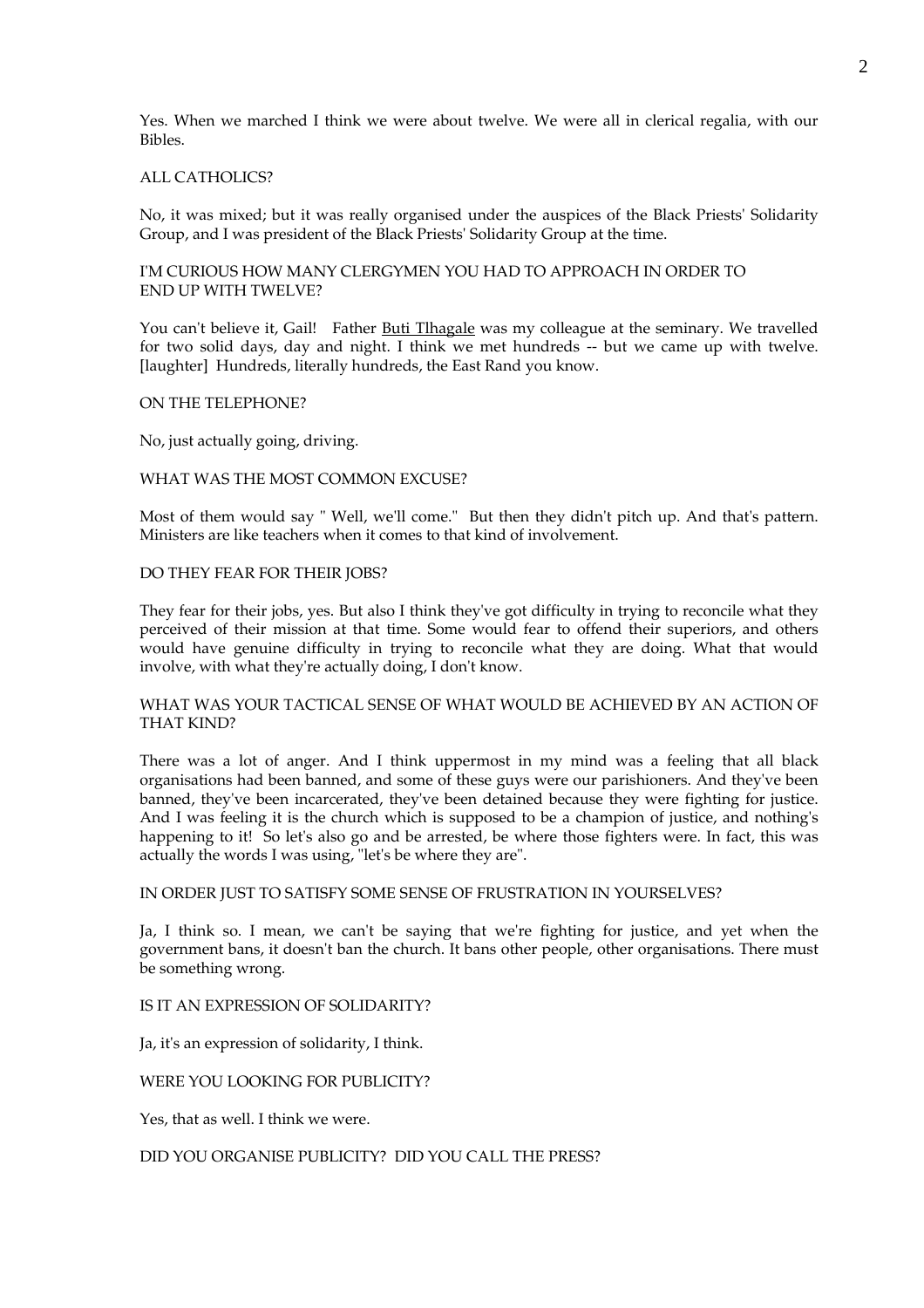I think we did. That's why when we didn't get it we even threatened the *Rand Daily Mail.* I remember going with the group to the *Rand Daily Mail* offices and saying "Hey, you're going to get it".

#### DID THEY SHOW UP AND TAKE PHOTOS?

They did. They put us on the very inside, you know [laughter]. I think the press at that time was quite beleagured as well, because they didn't respond in the way we wanted them to respond. And we needed some publicity, we tried to organize it, and we didn't get it.

# WHAT ACTUALLY HAPPENED WHEN THESE TWELVE PRESENTED THEMSELVES AT JOHN VORSTER SQUARE?

We intended to march from West Street. If you know where West Street is, it would be about four kilometres from John Vorster Square. We were going to march down West Street. I didn't know Jo'burg very well at that time because I was from Potchefstroom and I was working in Pretoria. So we were going to march down West Street, then get I think, Anderson Street, then march towards John Vorster Square. It was about four or five kilometres, not much. But we hardly marched from here to the gate. They were there. In fact, when we got there they were there.

The police were there already with their dogs and vans and things. They were there already. They knew we were going to march. Don't ask me how they knew, I don't know, but they knew. So, I was leading the procession, and they stopped us. "Do you have permission to march? The magistrate allowed you?" And we said "As of now we don't." And we had placards and bibles. Some of the placards were reading " JIMMY KRUGER BAN THE BIBLE AS WELL", something like that. So I said, "No we didn't. We didn't get permission and we don't need permission to march." And they were very polite. But they had their guns trained on us and they were holding their dogs. It's amazing. They were shaking. These guys were frightened.

# WERE THERE ANY DUTCH REFORMED CHURCH PEOPLE WITH YOU?

Ja, we had two, two dominees: Dominee Kle-- and somebody else from the Pretoria seminary.

## YOU WERE ALL BLACK?

We were all black, yes.

### HAD YOU TRIED TO GET WHITES TO GO WITH YOU?

No. We didn't. Now that you are asking, we didn't. I think it was the feeling. I think it was a latent philosophy of opposition we had. Those were the days of the Black consciousness. Those were the BC days, and everybody was automatically BC.

Then they said very politely, " Could we take your placards? Would you care to get into the vans?" So we got into the vans and they took us to the police station. We were there the whole day, taking particulars and so on. YOU HAD PLANNED TO BE ARRESTED, I ASSUME?

We had planned not only to be arrested and to go to jail, but also not to accept bail. But when we got down there they offered us bail. Then we had problems with some of the guys who said " Accept bail. Come on, lets go." So there was a big how-do-you-do there. Finally those who said "Let's accept bail", won the day and we bailed out as a group. All of us were bailed out. Then when we came back we got a very light sentence really. They wanted to get rid of us quickly. But it was about sixty rand or sixty days, okay, something like that. That was the end of it. But it was all done under the auspices of the Black Priests' Solidarity Group, which was basically a Catholic group. But very, very powerful at the time, really influential.

LET ME COME BACK TO THAT. YOU WERE THEN AT ST. PETER'S HAMMANSKRAAL?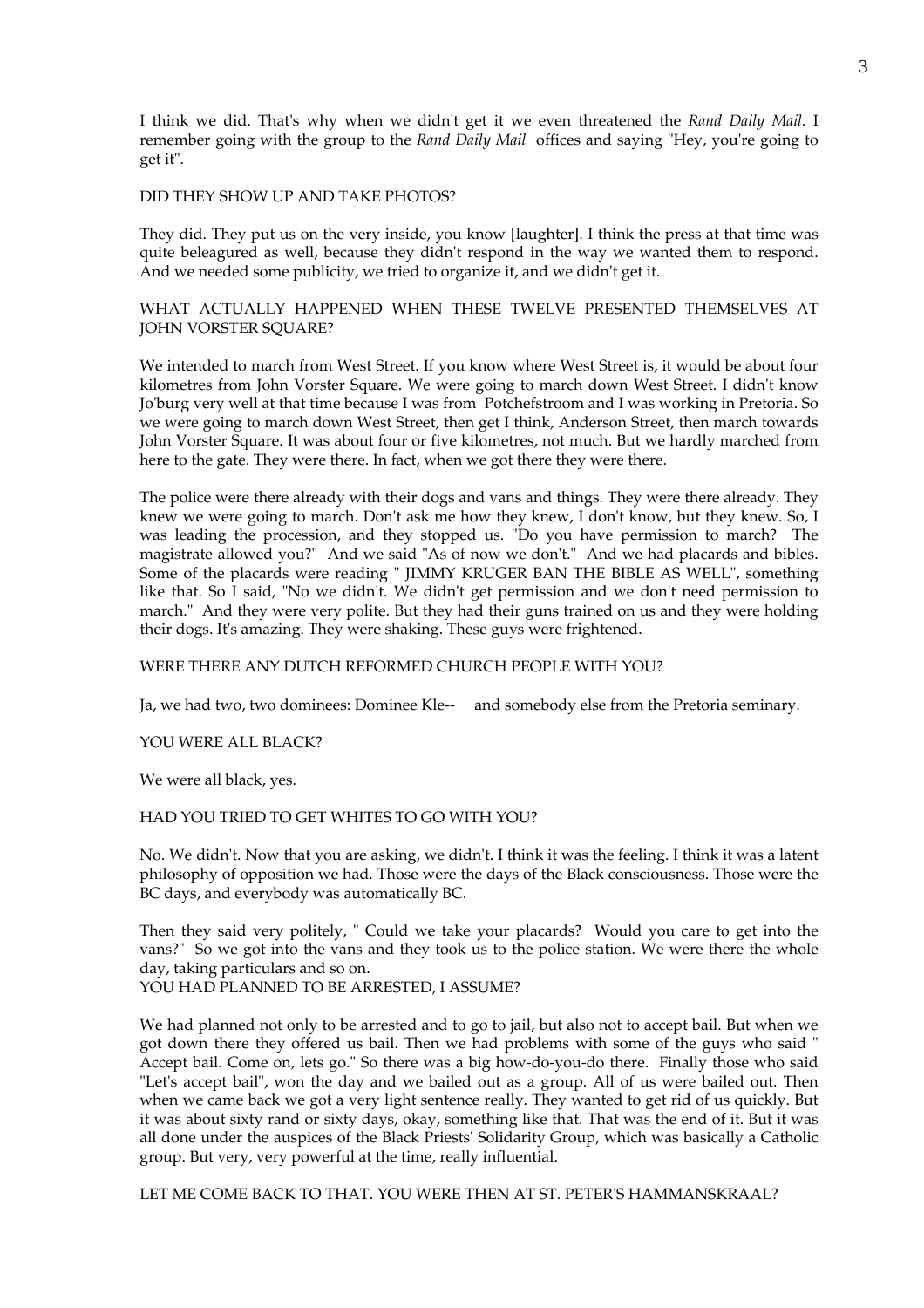Yes. That action brought me into trouble with the church, with the bishops who were my employers. And the strange thing is this happened after the 1976 and 1977 documents that the bishops at the Joint Council of Catholic Bishops had written. I don't know whether you know about that document, Gail -- which was saying "We, of the Roman Catholic Church, we pledge solidarity with Blacks who have suffered." This was after 1976. It was written in February 1977.

### WHAT WAS THE TITLE OF THE DOCUMENT?

I don't remember. It pledged solidarity with the Black people. It condemned apartheid as being inherently immoral and unethical, and so on. Now in October when I've organised a march to go to John Vorster Square, they're against that; and they suggested I should resign.

#### THIS IS THE LOCAL.....?

The bishops, the South African Catholic Bishops Conference. I should resign. I refused.

### THAT'S THE HIGHEST ADMINISTRATIVE BODY?

Yes, of the Catholic Church in South Africa, with their headquarters in Pretoria. I refused to resign, and I gave them the option of them expelling me. They didn't want to expel me because they were afraid of the Black backlash at the time. So they did it in a very clever, subtle way.

St. Peter's Seminary is big because it is a national seminary. National meaning that thirty or thirtyone dioceses in South Africa, each bishop sends his students to the seminary if he is Black, and to the St. John Vianney in Pretoria if he is White. So what they did was, the individual bishops decided they were not going to send their students to St. Peters Seminary as long as we were there. So we would end up with no students to the seminary.

## A VERY HIGH PRICE TO PAY. THEY WERE NOT SENDING THEM SOMEWHERE ELSE, THEY WERE JUST CANCELLING ALL STUDIES?

They were sending them to Lesotho or wherever.

DID THEY ALSO COMPLAIN THAT SOMETHING WAS HAPPENING AT ST. PETER'S THAT THEY DIDN'T LIKE? OR WAS IT SOLELY THIS OCTOBER ACTION THAT THEY WERE AGAINST?

It was not only the October action. I think it was the whole spirit that was there; the 1976-1977 spirit, which was a kind of fermentation taking place there, and they thought I was fomenting that kind of thing. They thought I was too critically oriented for a seminary, and not doing much theology. The October march was just the last straw that broke the camel's back.

#### WAS THERE AN ACTIVE SASO GROUP AT THE SEMINARY?

Not really active SASO, but everybody was up and aware of what was happening, and endorsing the SASO-BPC kind of thing. Everybody was Black consciousness. Everybody was "Black is Beautiful", you know what I mean? Including myself.

# WAS THERE FRICTION BETWEEN THE STUDENTS AND THE ADMINISTRATION AT THE SEMINARY?

There was very big friction between the students and the White part of the staff, and that was what was causing problems really; because the White staff felt this was not the way a proper seminary should be run. Then I had problems with faculty members.

## WITH WHITE FACULTY MEMBERS?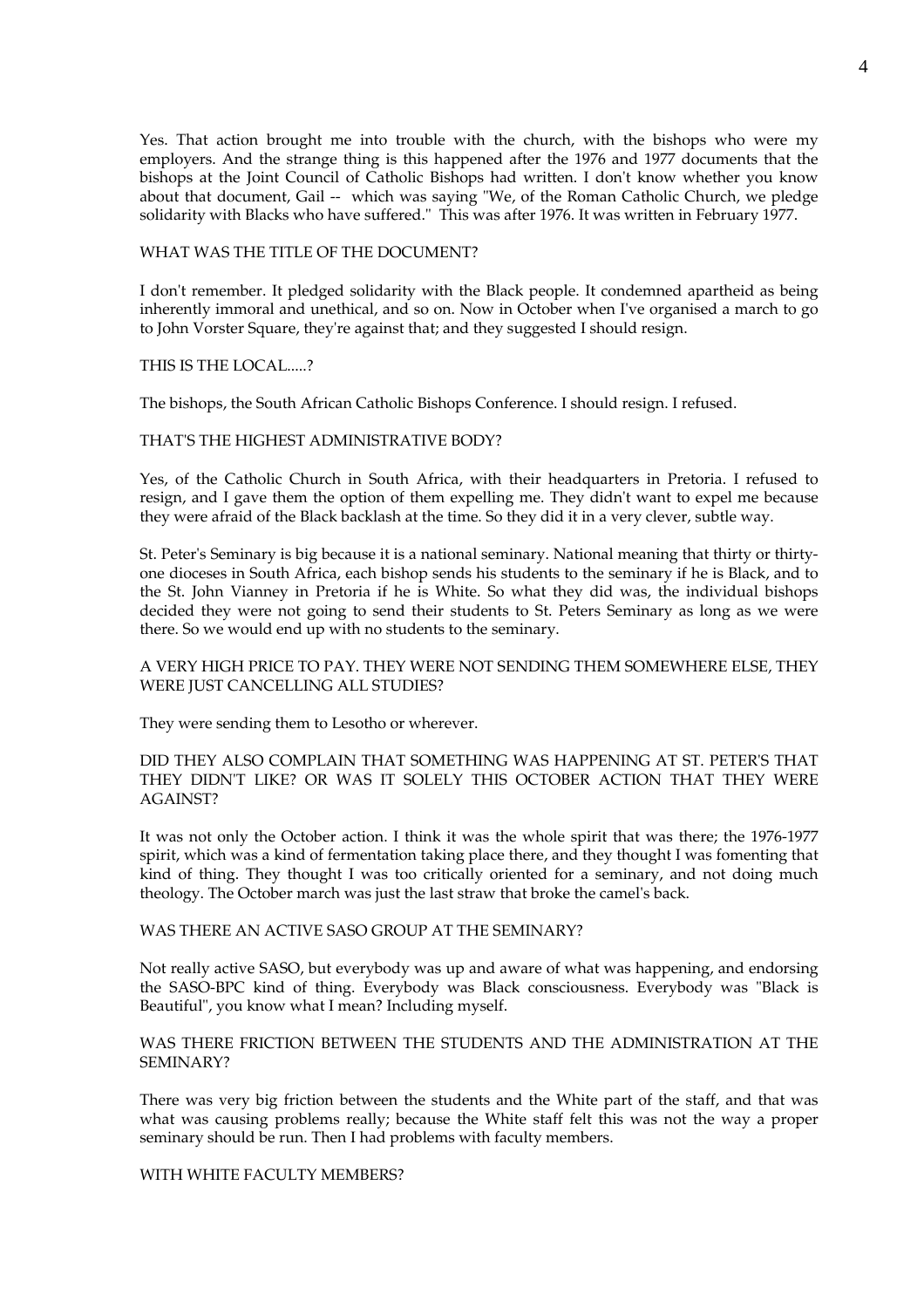Ja. In fact many faculty members were White. So, that ended my three years at St. Peter's Seminary in 1977.

## AND THAT WAS DECEMBER 1977?

Ja. Then the next stop was Regina Mundi, in Soweto. I was out on a limb because there was no more place for me (?) in the South African Catholic Church.

## THE CATHOLIC CHURCH IS A MONOPSONY. AS FAR AS PRIESTS ARE CONCERNED, THERE IS ONLY ONE EMPLOYER, LIKE THE CHAMBER OF MINES.

There is only one employer like the Chamber of Mines, exactly! So if you fall out with those, you're out. But they were so afraid of me, because I was still then the prelate of the Black Priests' Solidarity Group you know, and they were afraid of that because we had mobilised Black Catholics behind us, you know. When we called a meeting at Regina Mundi, thousands would come. So that was really frightening, you see, really frightening.

# WERE THERE SOME WITHIN THE CATHOLIC HIERACHY THAT ACTUALLY SUPPORTED YOU, BUT WERE IN THE MINORITY? WHAT ABOUT ARCHBISHOP HURLEY, FOR EXAMPLE?

Archbishop Hurley would have been wary of what was happening. He would not have been terribly happy with what was my style of doing things; although he would say, if you want to categorise him, he was very much"left" for the South African Catholics Bishops Conference, together with Bishop Zwane. There was a Zwane from Swaziland. The rest were AWB! Zwane was not the only bishop. We had Peter Buthelezi with Zwane.

I ACTUALLY ATTENDED THE INSTALLATION OF BUTHELEZI IN 1972. THERE WAS A BIG MULTIRACIAL CEREMONY AT MILNER PARK. AND DRAKE KOKA DISRUPTED THE CEREMONY BY WALKING IN AND PRESENTING SOME PROTEST.

It's like Drake Koka! [laughter]

 . . SAYING " WHY DON'T YOU HAVE MORE BLACKS IN YOUR HIERACHY?" THAT WAS OCTOBER 1972.

So you were there.

.

Maybe I'm not quite fair to say the AWB. No, maybe I should correct that. On the very conservative side. The church's basic concern is religion, souls, the spiritual side of things. There will be a feeling that the church should preach justice and love, and so on, but not be really engaged in that kind of overt political activity. So that was the general feeling of the bishops at the time. Buthelezi would have been there, who was a Black bishop. B.S. Manzi from Eshowe, also a Black bishop at that time, and Zwane.

## LESS THAN FIVE PERCENT OR TEN PERCENT?

Yes, much less. Did you hear that Bishop Steven Naidoo has just died? He would have been there as well. That's about it.

## SO HOW DID YOU END UP WITH REGINA MUNDI, WITHOUT THE APPROVAL OF THE POWERS THAT BE?

I could go on like that because I had the Black Priest's Solidarity Group with me and a whole lot of Black parishioners behind us. It was very unorthodox. To be orthodox, when I left St. Peters I had to go back to my diocese, Klerksdorp-Potchefstroom, western Transvaal. I had to go there and present myself to my bishop. "I've lost the job at St Peters Seminary. I'm back. Can you give me a job, maybe the parish or something?" But I got stuck at Regina Mundi.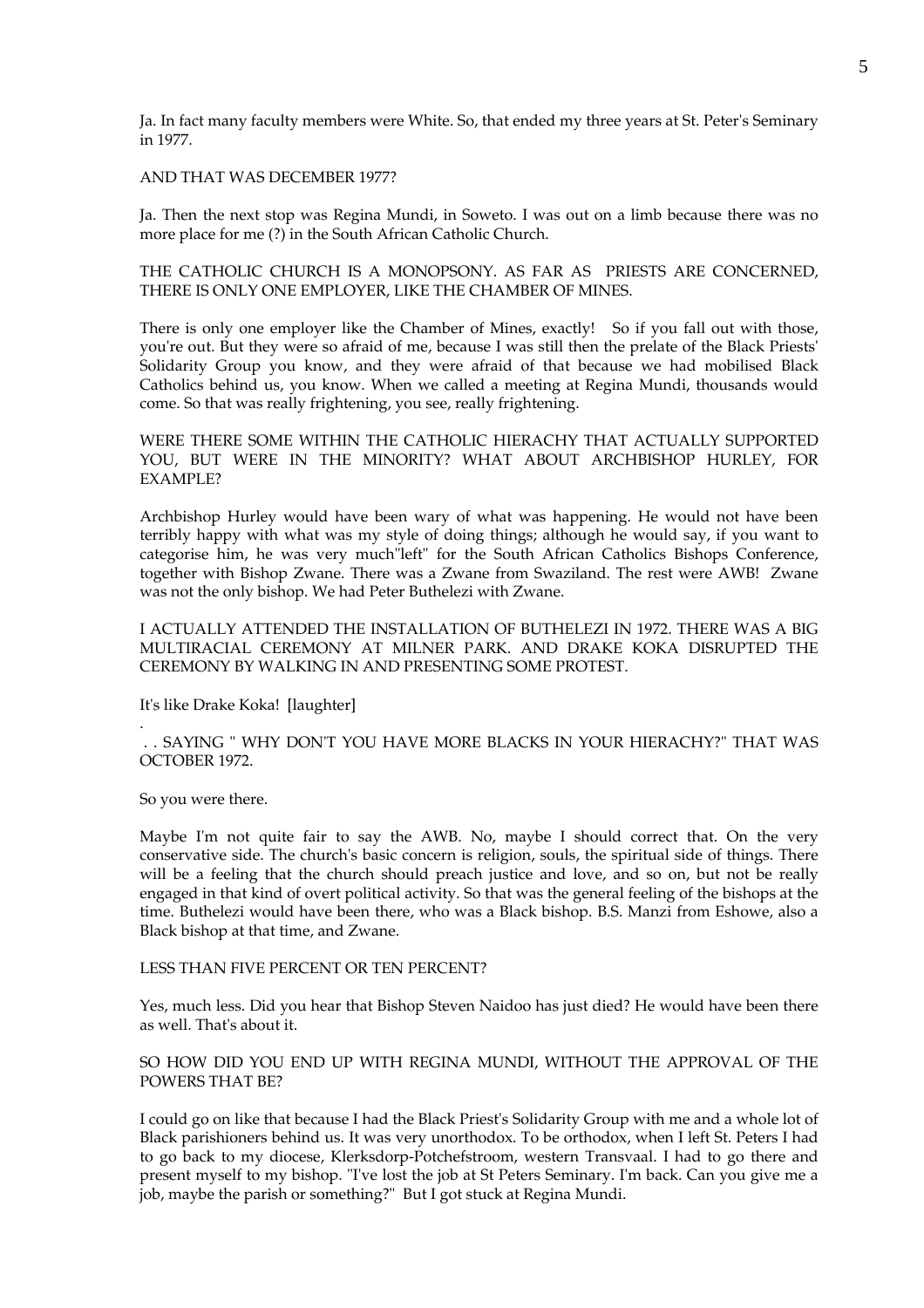### WHO WAS THE PERSON IN CHARGE THERE?

At Regina Mundi? The Black Priests' Solidarity guys. They put me on the staff. We were doing things all over the place, and we turned Regina Mundi into a real BC kind of a meeting place. It was at that time that Regina Mundi began to be on the map, because of our presence there.

That's why they tried, I remember in '78, to burn down Regina Mundi one evening. They came in and they started putting petrol on the chairs and everywhere, and we just saw smoke coming out. As we tried to go out they just started shooting. But the fire didn't take. But anyway there was a lot of smoke within the church. These were white guys, we saw them. And then they started running out. They were shooting. They got into their cars and ran off. It must have been security police. Because Regina Mundi became something like a common rendezvous for our toyi-toyis and things.

And I was there in end of '77, 1978. We were doing parish work, going around the parishes of Soweto every Sunday. This Sunday I would be at Molapo, next Sunday I would be in [? ] . We would be changing. At the same time I was terribly involved in the Soweto Action Committee. Do you remember the Soweto Action Committee of '78-79?

THE FORERUNNER OF THE SOWETO CIVIC ASSOCIATION.

Right. Now I was a member of that as well. In the meantime I was doing that. That is '78.

Then in 1979 -- you know what I've forgot to tell you was when I came to Regina Mundi, I became part of the parish priests; but at the same time I was working for TEEC, Theological Education by Extension College. I was writing courses for them. Because you know I would have no support or renumeration anywhere, so I had to get a job.

#### IS THAT A CATHOLIC GROUP?

No, it's not Catholic. It was TEEC. I was writing courses for them in Christian Ethics. Of course, the bishop of Johannesburg, who is in charge of the work here, was really unhappy with my stay at Regina Mundi. And he kept on sending signals, "what is that guy doing there?" So in the meantime I was thinking about my future very seriously. . . I decided to get married in 1979 [and leave the priesthood]. And I told those chaps at Regina Mundi. . . Everybody was so surprised because it was so sudden.

TWO DAYS AGO I WENT THROUGH THE RECORDS OF THE UNIVERSITY CHRISTIAN MOVEMENT AT WITS. I DON'T KNOW IF YOU'VE HEARD OF COLIN COLLINS, WHO WAS A VERY CAREFUL COLLECTOR OF DOCUMENTARY RECORDS. THERE IS A VERY LONG STATEMENT BY HIM ABOUT WHY HE DECIDED TO LEAVE THE PRIESTHOOD.

Is that right?

I THINK HE'S A PIVOTAL CHARACTER IN THE EVOLUTION OF SASO AS AN ORGANISATION.

I think so! I think so! Very sharp.

YOU SAY THAT YOU KNEW HIM?

Not really well, I must say, but I knew of him because he became very very impactful here around here in South African affairs. I was overseas already.

HE WAS THE GENERAL-SECRETARY IN THE LATE '60'S OF THE CATHOLIC BISHOPS CONFERENCE,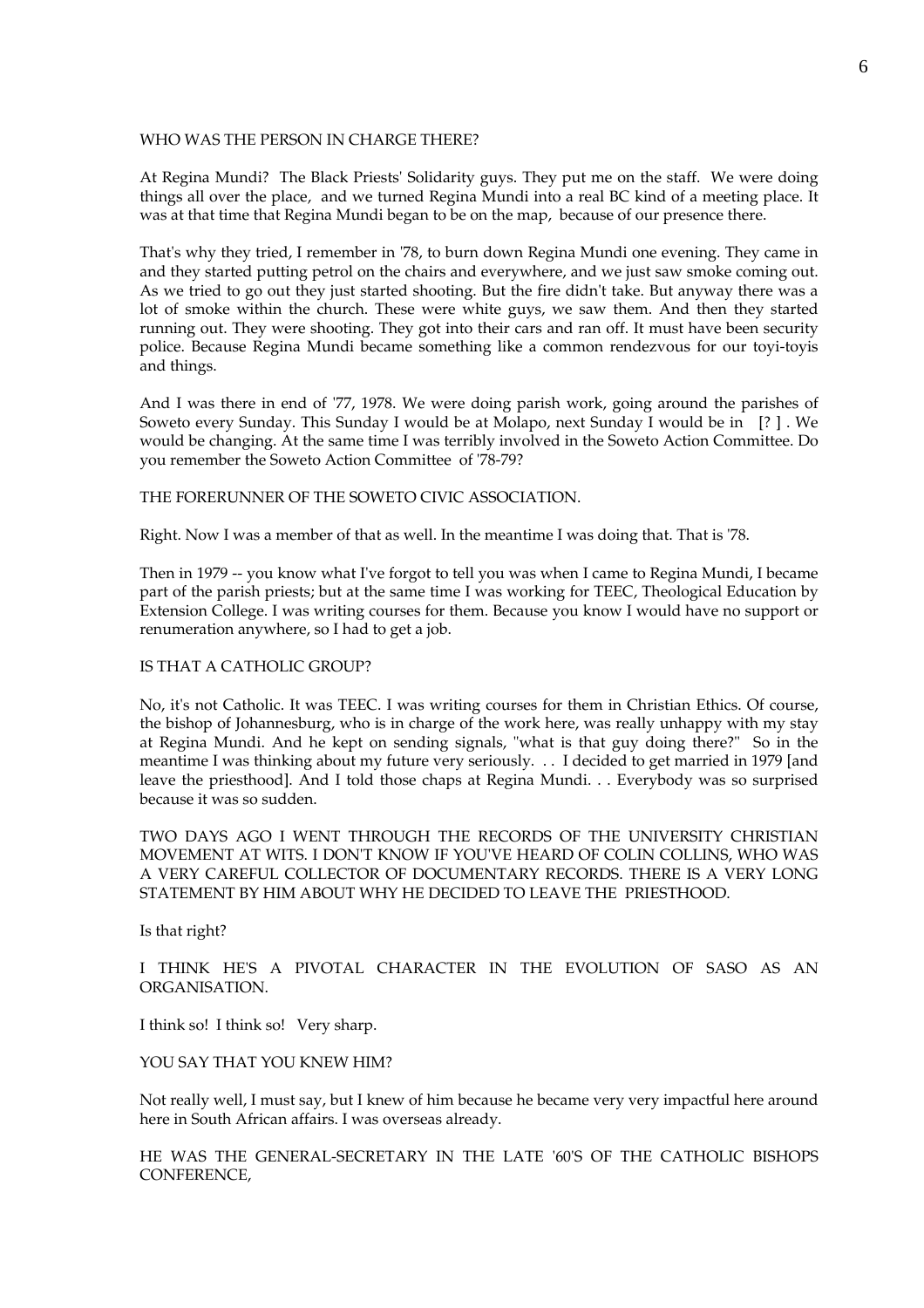Ja, but most of the time then I would have been in Lesotho. But I knew of him, and he was a very central figure in what was happening in the Catholic church there.

## WHAT CAN YOU TELL ME ABOUT HIM?

Not very much. You must see Sabelo Ntwasa before you go.

# BUT HOW DO I FIND HIM? BECAUSE I ASKED SMANGALISO MKHATSHWA WHERE HE WAS, AND HE SAID THAT HE HAS NO FIXED ABODE.

He has no fixed abode. But most of the time he would be at the Black Theological Project, where Mkhatshwa is. The Institute of Contextual Theology. He will be around there most of the time. He is supposed to live somewhere in Dobsonville.

### DO YOU THINK HE'D REMEMBER?

Oh no. He is still extremely sharp when you talk to him. He drinks too much you see, he's so frustrated. But he'll be able to fill you up on lots of those things because he's the man, the University Christian Movement and so on, he knows that stuff.

So I decided to get married, and left Regina Mundi. This is '79. And immediately decided to do some education courses with Wits University. Then I did a B.Education and MA with Wits University. It was easy because of my philosophy background. I did a B.Ed. and a Master of Education at Wits, because I knew I wouldn't be able to work anywhere without some kind of degree.

While I was doing that I was doing some part-time lecturing in the Department of Theology at UNISA, the University of South Africa. That kept me going until April 1985, when I came here [to the Funda Centre in Soweto] to direct adult education programs. As you can see I haven't done much of ministering, priesthood. I was always in school teaching, like I'm doing now.

CAN WE BACK UP TO THE BLACK PRIESTS' SOLIDARITY GROUP? WHAT CAN YOU TELL ME ABOUT THE ORIGINS OF THAT? WHERE AND WHY IT WAS FORMED, WHO WAS INVOLVED IN IT?

I think that the origins of the Black Priests' Solidarity Group cannot be understood in isolation from the Black Consciousness spirit. It was really a continuation of the BC spirit in ecclesiastical, theological form. The dark, murky beginnings of it [laughter] can be located during the time of Drake Koka and the so-called "Spoba Four", the " Four Priests of Spoba". Spoba is the St Peter's Old Boys Association. I think in the early '70's, for the first time in the history of the Catholic church in South Africa, those guys had the courage to write -- Mkhatshwa should give you that document -- he was one of the four. Mkhatshwa, David Moetapele, John Oliphant [he's deceased] and Anthony Mabona, who is married in Switzerland. Anthony Mabona was a staff member of St Peter's Seminary at the time. I think he was the moving spirit behind that. It was strange that now somehow Drake Koka was connected with that group.

## HE WAS A ST PETER'S OLD BOY?

No, he wan't. He was a kind of godfather, if you like [laughter]. These guys wrote a document that frightened most of us to hell! It was the first time that Black priests could talk like that to their bishops, accusing them of racism and all sorts of discriminatory practices in the church, and telling them enough is enough.

WHERE CAN I GET A COPY OF THAT?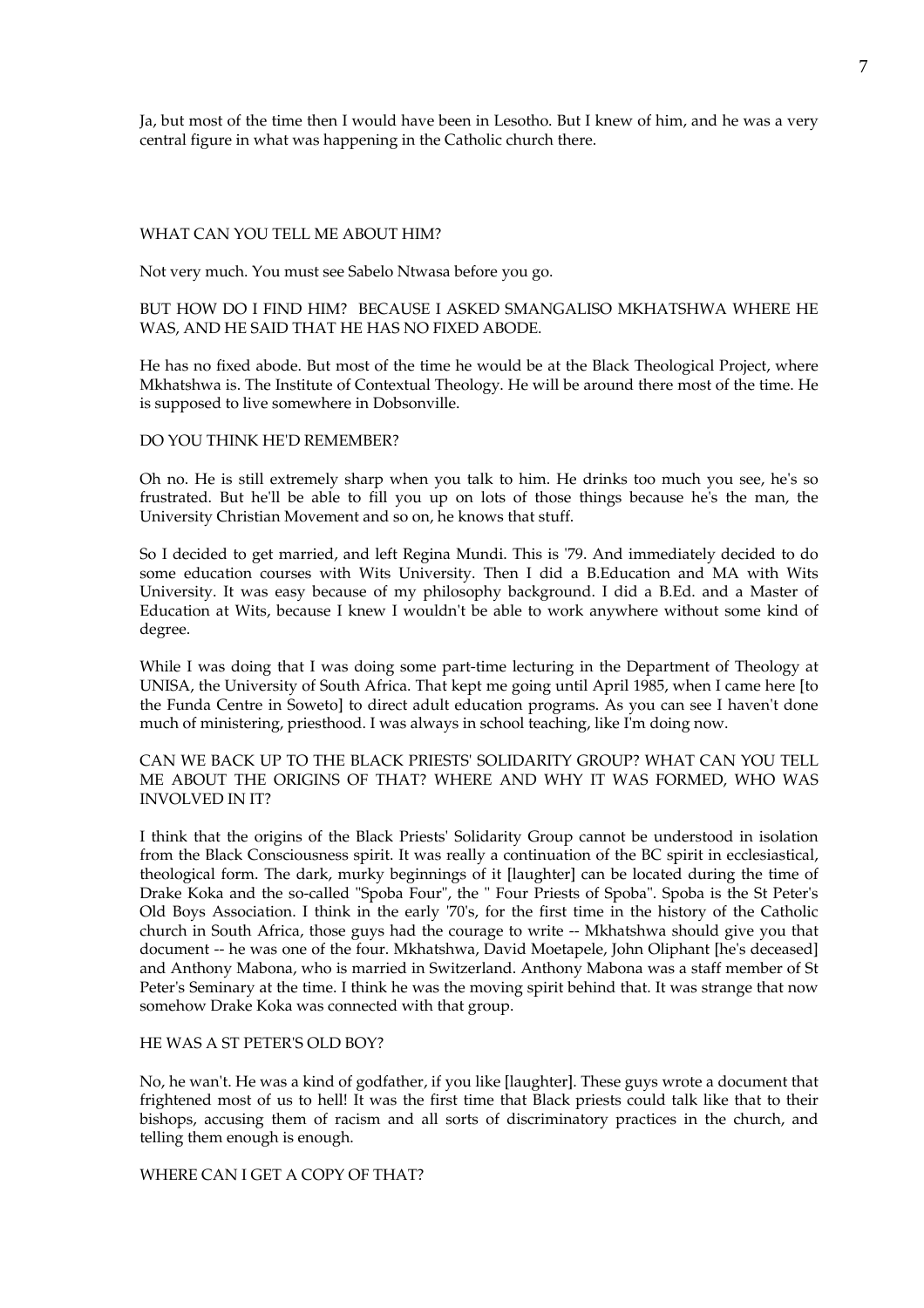I think Mkhatshwa should have a copy of that, Pat, Smangaliso Mkhathswa.

## YOU CALL HIM "PAT"?

Yes, Patrick Mkhatshwa, but he doesn't like that.

## THAT WAS IN THE EARLY '70s?

Very early '70s, 1970-'71. [I was still in Rome]. I remember my first reaction to that was " these guys are exaggerating a bit now", you know what I mean, to show where we were. It shocked even me! Now I would say that's the beginning within the Catholic church of those kinds of rumblings, against how the hierarchy and how the church in general was behaving. That should be an interesting document to look at. I can still remember it, written in not too clean a language. [laughter] It's about 3 to 4 pages of that stuff. Just ask Pat about that, he probably knows where it is. I would say that's the beginning.

Then when I got to the seminary, my going to the seminary to become rector of St Peter's Seminary at Hammanskraal, coincided with the emergence of the Black Consciousness Movement and the 1976 events.

I really think I'm right in saying what catapaulted the formation of the Black Priests' Solidarity Group is the problems I had at St Peter's Seminary with the White staff, the hierachy in general. The difficulties, the conflicts that ensued between me and the White staff, because they had different perceptions and I had different perceptions about how a seminary should be run. And because I realised I would not be able to win a battle against the White staff who were very influential with the bishops.

### WERE YOU THE FIRST BLACK RECTOR?

I was the first Black rector at St Peter's Seminary. The bishops came and gave them a ready ear. They listened to what they were saying. Now this is BC time, and we were not getting pushed by these guys, you know what I mean?

# WAS IT ABOUT THE EXTRACURRICULAR LIFE OF THE STUDENTS OR WAS IT WHAT WAS HAPPENING IN THE CLASSROOM.?

It's mostly extracurricular life, students beginning to identify with what's been happening in Soweto, mostly extracurricular life. They had problems with that, not so much with the academic. So I said maybe the best thing would be to enlist the help of some priests.

# THOSE WOULD BE THE MARSHALLS.

Exactly, those would be the stroke of freedom [?], Mkhatshwa and the others, David Moetapele, Oliphant, those guys. Anthony was gone at that time, Anthony Mabona was already gone at that time, as were people like Drake Koka. But I got people of like-mindedness you see.

## HOW DO YOU SPELL IT, IT'S NOT OLIPHANT BUT....?

L-O-U-W-F-A-N-T. So because of the climate, it was easy.

# THESE WERE ALL IN THE PRETORIA AREA?

Not only in the Pretoria area. Guys would come as far as Pietersburg, some would come as far as even Natal. When we started organising -- by "we" I mean me and Buti Tlhagale and people like father Shomang in Joburg here. Buti and I were already staff at St Peter's Seminary, and a guy called Monyai. The three of us, Buti Tlhagale, Monyai and I were at St Peters.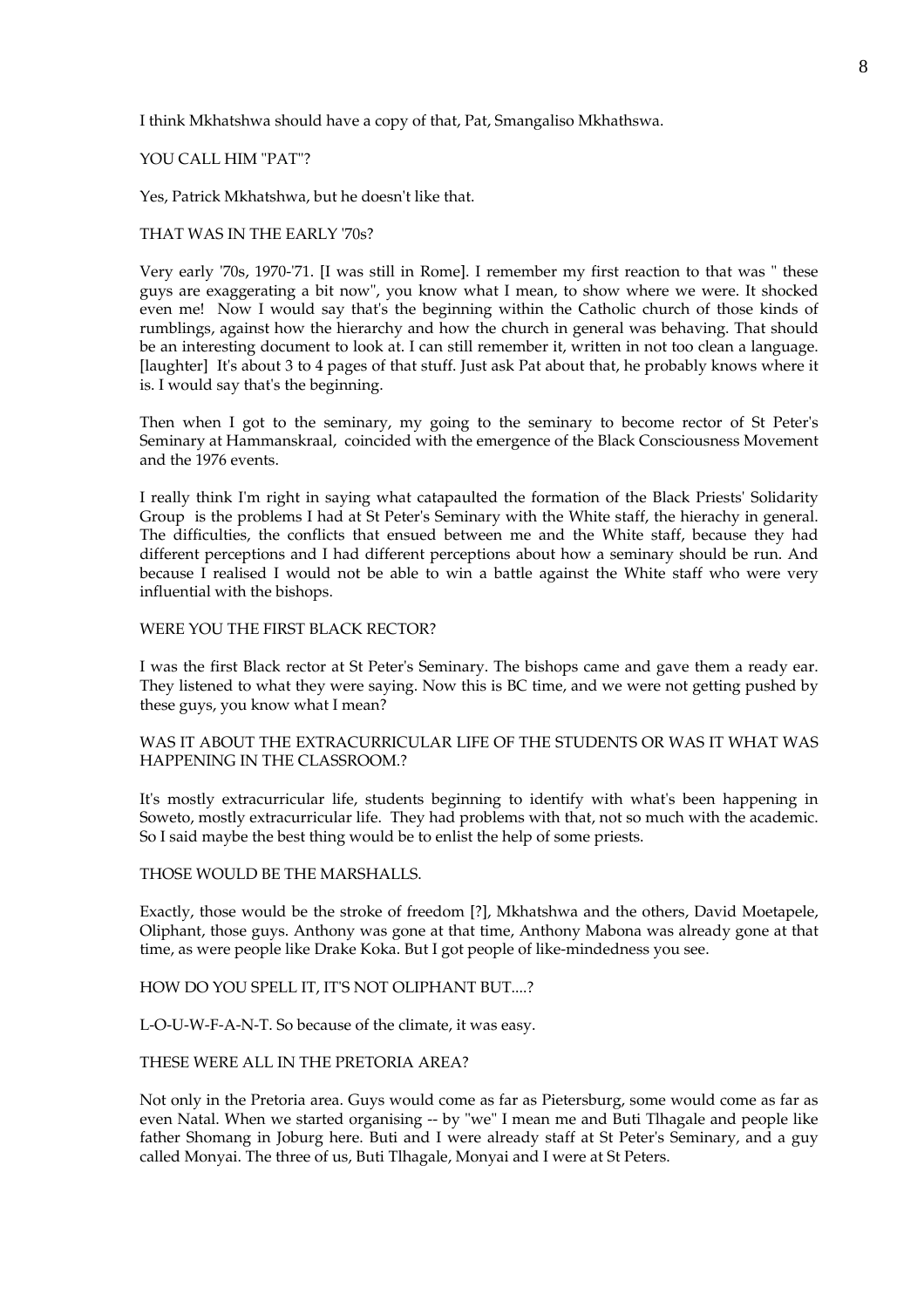Now when we started organising we travelled all over the place, going to Natal; trying to instill the spirit of togetherness, that people must be together. And this kind of pushing [by whites] is out of place and that we shouldn't stand for it. Before we knew what was happening, we had formed a group of Black priests who were really going to be catalysts in trying to fight what was happening in the church, the racism and discrimination that was there. Everything from the allocation of resources within the church, the allocation of personnel within the church, the educational opportunities given to people within the church.

WAS THIS BEFORE JUNE 16, 1976?

No. It was 1976-77.

### BUT IT WAS IN THE WORKS BEFORE THE EXPLOSION ?

Yes, exactly. '76-77. So that was the Black Priests' Solidarity Group, and I was the president.

### HOW OFTEN DID YOU CONVENE?

We convened at least twice a month at Regina Mundi, and we talked about this and that.

### IT WAS A DISCUSSION GROUP ?

Yes. We had a core of people, about 15. We were moving the spirit with 3 people there, myself, Buti and Reverend Shomang (sic). He is still there.

### WERE YOU FORMAL IN THE SENSE THAT YOU DREW UP A CONSTITUTION ?

No, there was no constitution. We just had a president to speak.

I remember one of the memorable things we did, apart from organising the march to John Vorster Square, was when the bishop of Pietersburg decided to expel some old Black sisters for some stupid reason, send them home. The Black Priests Solidarity Group met and we said "here's a crisis, our Black sisters are being victimised by those White guys. What are we going to do about that?" They decided, "why don't you go out to Pietersburg, get those sisters (I think there were four or five) and house them at St Peter's Seminary without asking the bishops or anybody?" We did exactly that. We packed them up and said we have room at St Peter's Seminary, you can stay there. They stayed at St Peters free of charge. The bishops were mad! They stayed there 6-10 months.

In the meantime, something happened that really caused such a furore. I'll never forget, one of the sisters got sick and died. Of course she would have to go back to Pietersburg, and be buried in the diocese of Pietersburg where she was expelled. We organised that people from every parish, get into buses, let's go to Pietersburg. And was it something! ! You know that poor bishop will never forget it! And did I preach a sermon there! Those people in Pietersburg will never forget me.

## DO YOU HAVE A COPY OF IT ?

It was just coming from my heart [laughter]. The essence of it was that the crime must be commensurate with the punishment. We have written so many letters to the bishop of Pietersburg, begging him, please tell us what the sisters have done in order to be punished the way that they were, because we believe that the punishment must be commensurate with the crime. I don't know how many times we drove to Pietersburg, how many letters we wrote, and the bishop never responded. The punishment must be commensurate with the crime, we kept saying that.

And people were incensed. Older people, Black people in that parish, including the other sisters who remained in Pietersburg, were behind us. I remember whilst carrying that coffin to the graveyard we were singing BC songs: "Senzenina" ["What have we done?"]. It was something you can't believe! Even today the bishop of Pietersburg, when he thinks of BC, he cries!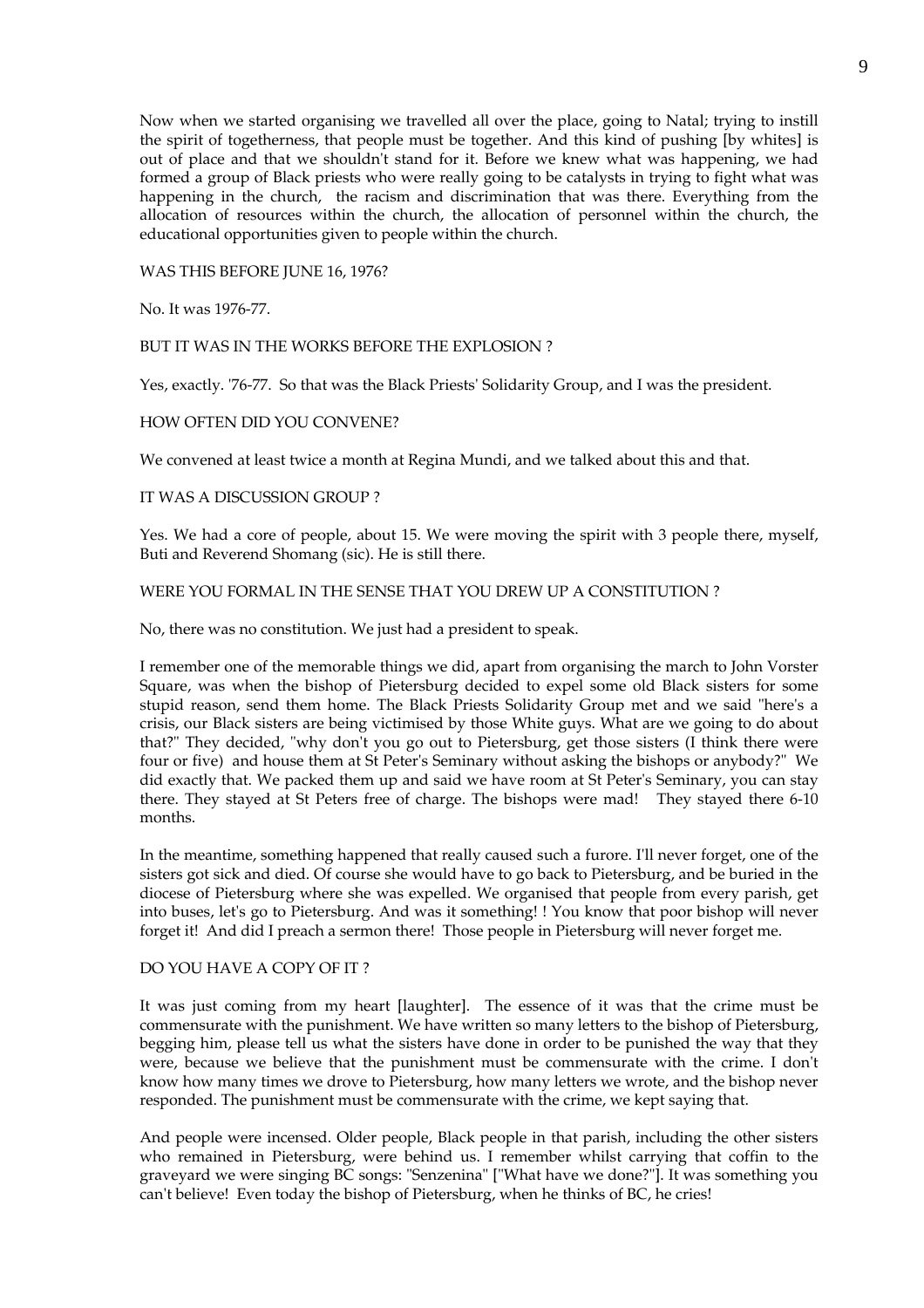## WAS THAT AFTER THE SOWETO UPRISING HAD BEGUN?

It was after the Soweto uprising. Now what has happened to those sisters, they finally got accepted into the diocese of Pretoria. Now they are running this beautiful creche in Tembisa, and they are quite happy now. We saved them from starvation because most of them are old. So they are running this beautiful thing and they are quite happy. They now belong to Pretoria, which is thanks to what the Black Priests' Solidarity Group did for them.

The other thing which is worth mentioning maybe is one of the things the Black Priests' Solidarity Group was really fighting about. That is, why have two seminaries, one for blacks and one for whites? Especially after the joint Pastoral Letter of the Bishops of 1957, which condemned apartheid as unethical and immoral. Now if a Catholic says something is inherently, is intrinsically immoral, *nothing* can justify it. Nothing.

But a few years after that, the bishops built St Peter's Seminary for Blacks as a separate institution. That's the type of thing we were fighting. We had meetings after meetings, bombarding the bishops.

## IS THERE ANYONE IN THE HIERACHY THAT AGREED WITH THAT?

Not really; it's amazing. People would say, "Ja, but give it time; we need time, things will be okay." But we had made such a hullabaloo that a few years after I had left, those two seminaries got amalgamated. They are now acting as one. In the early '80s. They mix the students. St Peter's is now used as an orientation place for both Whites and Blacks. You go to St John Vianney and you get Whites and Blacks.

# TO WHAT DO YOU ATTRIBUTE THE DECISION TO DO THAT?

I think at the time when the individual bishops decided they were no longer going to send their students to St Peter's Seminary because of me, they sent them to St John Vianney. It was just recently that the students at St John Vianney invited me to go and speak to them, and I'm thrilled.

### HOW RECENTLY?

In March 1989.

## WHAT DID THEY WANT YOU TO SPEAK TO THEM ABOUT?

They said "We're interested in education. Come and tell us about that." I couldn't believe it! I said "Chaps, do you understand what you're trying to say? Did you talk to the staff, do they know that you invited me?" That day that I went and talked to them, there were only two staff members, White staff members, present. And I was surprised that the student body was all Black.

#### THE WHITE STUDENTS JUST DID NOT COME, OR ARE NOT ATTENDING?

Whites are still there, maybe 30-40%. But there was not a single one there. Then after the talk they took me aside, and said " We had such a problem convincing the rector and chaps here that you're okay, you could come." He said they used so many excuses trying to stop us from inviting you here. One excuse was that I was married, and their other excuse was that I was no longer a Catholic any more, I've joined the Anglican Church. Which is not true. [laughter] But what amazed me is that the students went on and I was invited to go and talk. Now I don't know if they would repeat that invitation, but it's possible. It's really something unheard of, that anybody in my position would be invited to go and talk to the seminarians, but they did.

# WHAT SORT OF REACTION HAS THERE BEEN AMONG THE CHURCH HIERARCHY TO SISTER BERNARD NCUBE? HAS SHE HAD A BATTLE ALL ALONG THE LINE AS WELL?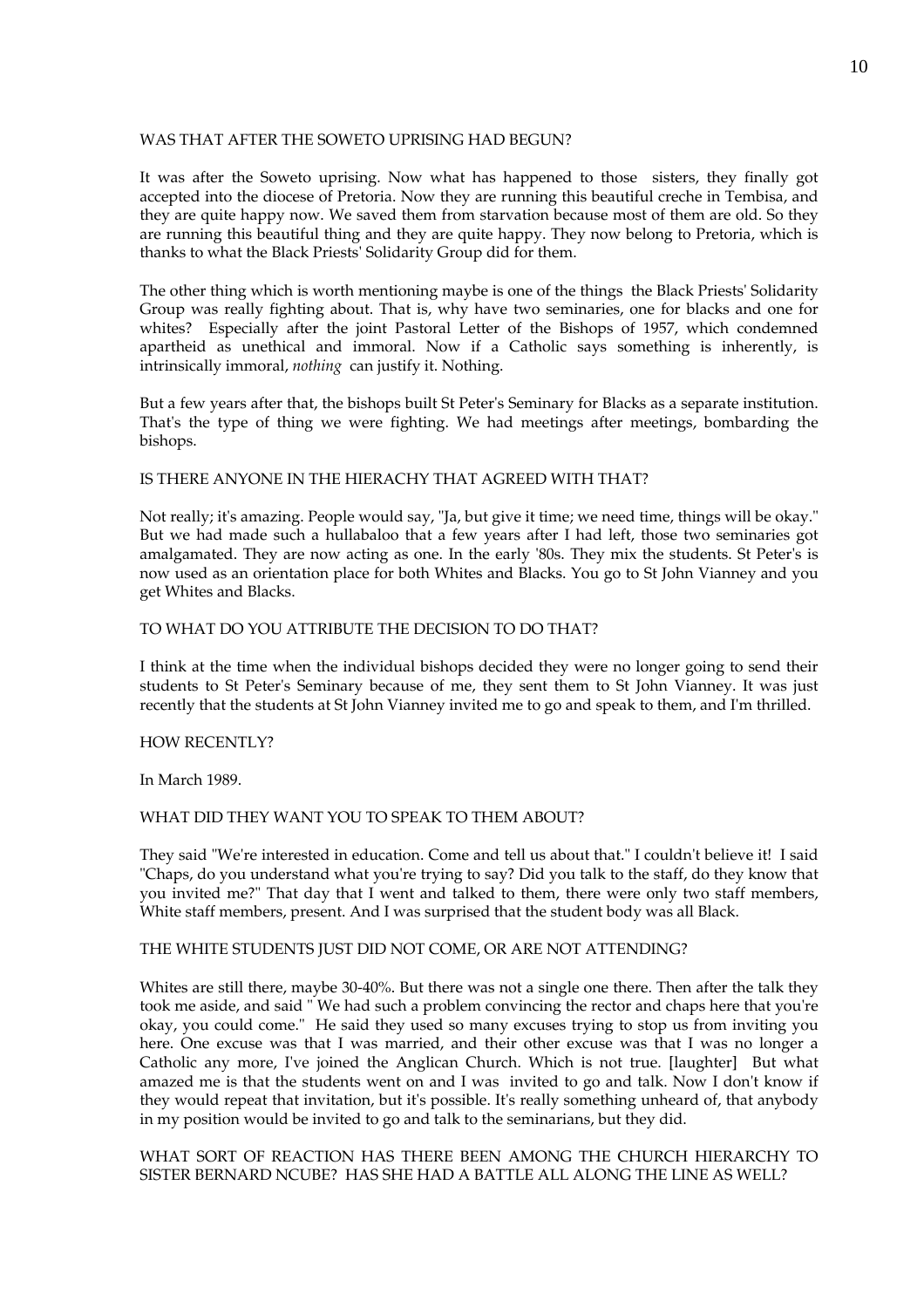I think she has problems within her own congregation. Because there are some sisters who are living with her. She is [not in a?] cell. That's not the style of being a sister. Also, I think she has problems with the hierarchy because they don't understand. Now, you ask yourself "Why don't they act?" I think it's more or less like in my case. The hierarchy couldn't act very quickly and very ruthlessly against me because of fear, of a backlash. I think that's more or less it.

BACK TO THE SOLIDARITY GROUP. SO THESE VARIOUS ACTIONS WENT ON DURING THE SOWETO PERIOD, THE MARCH AND SO FORTH. WHAT HAPPENED TO THE GROUP EVENTUALLY?

Very sad, Gail, very sad. Maybe this could be attributed to my style of doing things, I don't know, but its very very sad because when I left in '79, and really joined the world, as it were, that group just folded.

### FOLDED UP?

Folded up. That group just folded up.

### IT WAS FUNCTIONING UP TO THAT TIME?

Up to that time, yes. It was functioning up to that time. People were meeting regularly up to that time.

STILL FOCUSSING LARGELY ON ISSUES WITHIN THE CATHOLIC CHURCH?

Issues within the Catholic Church, but also on issues in the community as well. It just folded up, and that was the end of it. In '79, really you could say that was the end of the Black Priests' Solidarity Group.

### TLHAGALE ALSO DID NOT WANT TO KEEP IT GOING?

Tlhgale also somehow lost interest in it. And Shomang. So that in the beginnings of the '80's, say '82/83, probably '82, then, Frank Chikane felt we had to have some kind of clerical, religiousclerical fraternity, where we'll tackle issues in the community. And we formed together, myself and Chikane, what we called the Ministers United For Christian Co-Responsibility, MUCCOR.

#### WHAT DOES CO-RESPONSIBILITY IMPLY?

Meaning they are co-responsible, as Ministers we are co-responsible. Instead of operating as denominational, in our denominational department, we are co-responsible for our communities.

### SO, ECUMENICAL?

It's ecumenical. Not a very large group. So you could almost say, that MUCCOR is really a continuation of the Black Priests' Solidarity Group, in a way.

#### IT'S NON-CATHOLIC?

Ja, it's not Catholic.

#### IT'S JUST INFORMAL?

It's informal, a fraternity. And it's still performing and still very loose, but it's still performing some very good function in the community here. They are meeting here almost every third Friday of the month. Its basically a priests' fraternity or a pastors' fraternity. It's really a continuation of what the Black Priests' Solidarity Group was trying to do.

FOR MUTUAL SUPPORT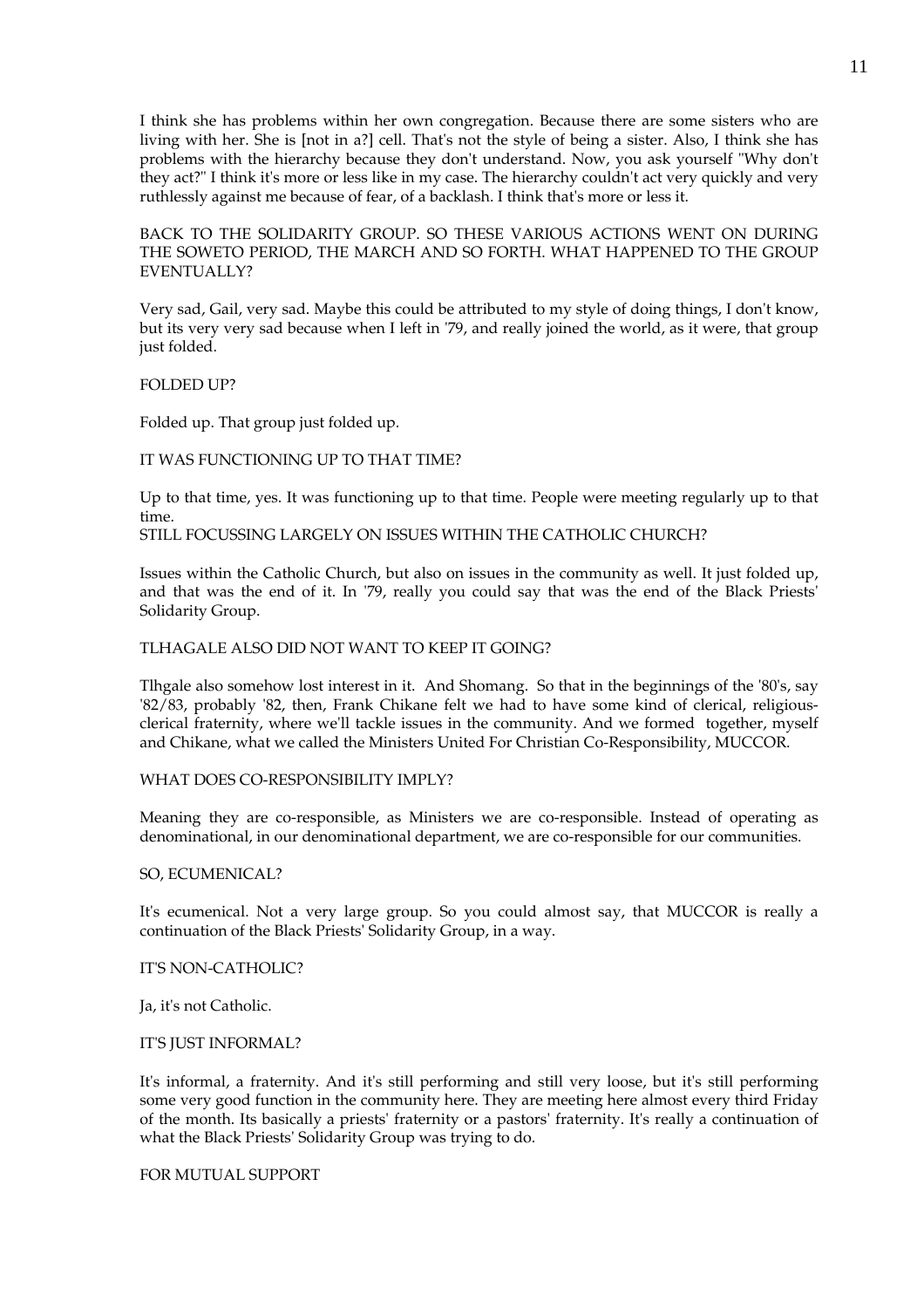Ja. To show its significance, for instance, in February last year, when the different organizations, UDF, AZAPO, and so forth, got restricted, it was MUCCOR which continually tried to talk on the issue of rents with the Soweto City Council, with those people. It is MUCCOR who met the students of SOSCO and talked about education. It was MUCCOR which was there spearheading the idea of forming a delegation, for instance, last year I was heading a delegation that talked to the Department of Education and Training on the questions of crisis in education. Its still MUCCOR which is spearheading that kind of bringing the parents, the teachers, the principals and the students together. It is still MUCCOR which is doing this

### IT CROSSES THE BC-UDF LINE?

It crosses, yes, exactly. It does.

### AND WHO ARE THE KEY PEOPLE IN IT?

It's still me -- Frank of course had to leave because of his SACC affiliation -- unfortunately. So it's still me there, and I'm still the leading...

### HE'S JUST TOO BUSY, OR --?

He's just too busy I think, he's just too busy. He can't do it, can't really do it, he's just too busy. It's still me in a way, although I'm not the chairman, simply because I refused to be the chairman. Reverend Masemola, who is an Anglican priest, is the chairman. He comes out from Randfontein. He's the chairman of MUCCOR. It's a loose structure, we don't want to form it into anything very, very tight.

### WHAT'S THE AVERAGE ATTENDANCE?

It varies, but the average attendance would be about 10-15 people. That is, people who come in regularly, continually. Then others come in the next time we meet, but it's a core of about 15 priests, mostly in Soweto.

 You could say that Black Priests' Solidarity Group as it were is really being continued in the form of MUCCOR today. I'm still there. I'm still operating as a priest although I have no legal standing in terms of being a priest, I don't have a congregation.

### YOU ARE NOT A MINISTER

I am not a minister. That's about my life, in short.

# I KNOW IT'S A COMPLETELY DIFFERENT GROUP, BUT HOW WOULD SOMETHING LIKE THIS BE DIFFERENT FROM, SAY, IDAMASA?

I think IDAMASA is apolitical, whereas these guys wouldn't shy away from political issues. IDAMASA would be apolitical, completely apolitical.

### BUT THIS IS EXPLICITLY POLITICAL ?

It's explicitly, ja, because we talk about ministry in conflict situations; it's one of the basic things. Ministry in a conflict situation. And they cooperate very very closely with the Institute for Contextual Theology. We work very closely with that because of the inspiration of Frank Chikane from the Institute of Contextual Theology. You could almost say the Institute of Contextual Theology has adopted MUCCOR, in a way. MUCCOR doesn't need much money to function, but now and then--

## IT'S A NETWORK..

Ja, it's a network, yes.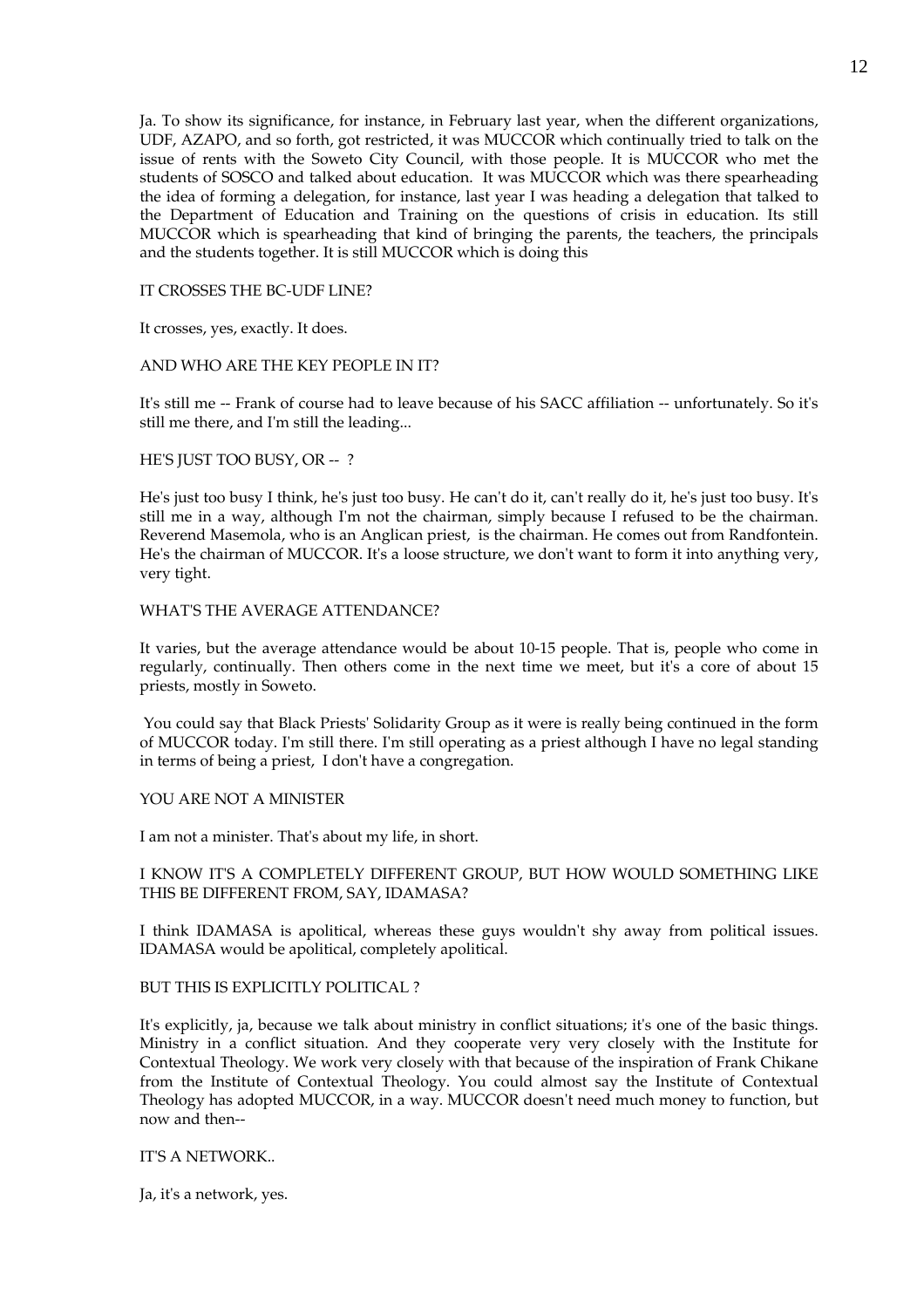IS THERE ANY TENSION BETWEEN UDF AND THE INSTITUTE FOR CONTEXTUAL THEOLOGY?

No.

## HAS THE ICT HAS BEEN VERY BLACK CONSCIOUSNESS ORIENTED ?

Just the opposite.

IS IT?

Yes, just the opposite. Just the opposite; because BC had as its theological "underbelly" Black Theology. Now Black Theology is contrasted with "Contextual Theology".

OH! IT IS?

Yes, which is very funny.

#### I'M SURE IT'S VERY BASIC BUT CAN YOU EXPLAIN?

For instance today -- During the time of the Black Priests' Solidarity Group, and during the time of SASO, during the time of the Black People's Convention and so on, Black Theology -- we were the black theologians. Manas Buthelezi was a black theologian, Smangaliso Mkhatshwa, Pat, was a black theologian, and so forth. If today you went to ICT and said, "Pat, what about Black Theology? How is it progressing?" They would say, "What is Black Theology?" He would say that, because he does not believe anymore in Black Theology, he believes in Liberation Theory.

Now, Black Theology is tied up and associated with what was happening in North America, during James Cone and the Black Panther Movement, the Black Pride Movement, the black is beautiful thing. In other words, it's a theology that goes along with the analysis of the South African conflict, and maybe the analysis of the North American conflict, as having racism as its basic ingredient. So it's an analysis which says part of the [problem?] is racism, therefore you have Black Theology.

Now if you change the analysis, as it changed after, since 1977, when people like Lybon Mabasa and Ish Mkhabela tried to resuscitate the Black People's Convention by bringing about AZAPO, and immediately you could see a groundswell of opposition. Saying you don't need that anymore, you need something else. Why? Because somehow the analysis has changed. The analysis says the basic ingredient is no more black versus white, but is labor versus capital. And this grew and grew.

Once you change the analysis in terms of labor versus capital, then you don't talk in terms of Black Theology but you talk in terms of Liberation Theology. Because part of the point of Liberation Theology is economic dependency, and to do away with that, liberate people from economic dependency. Now ICT, what it should have said really was the Institute of Liberation Theology, because "contextual" is a generic term. Even black theologians will regard their theologizing as contextual.

## IT'S NOT ETERNAL; IT APPLIES IN A CERTAIN CONTEXT.

It's in a context, right. Feminist Theologians will regard their theologizing as being contextual. Liberation Theology will regard their theologians as being contextual, so they use a generic term. But I think what they wanted to do was to use Liberation Theology to distinguish it from Black Theology, which focusses on race.

\* \* \* \* \* \* \*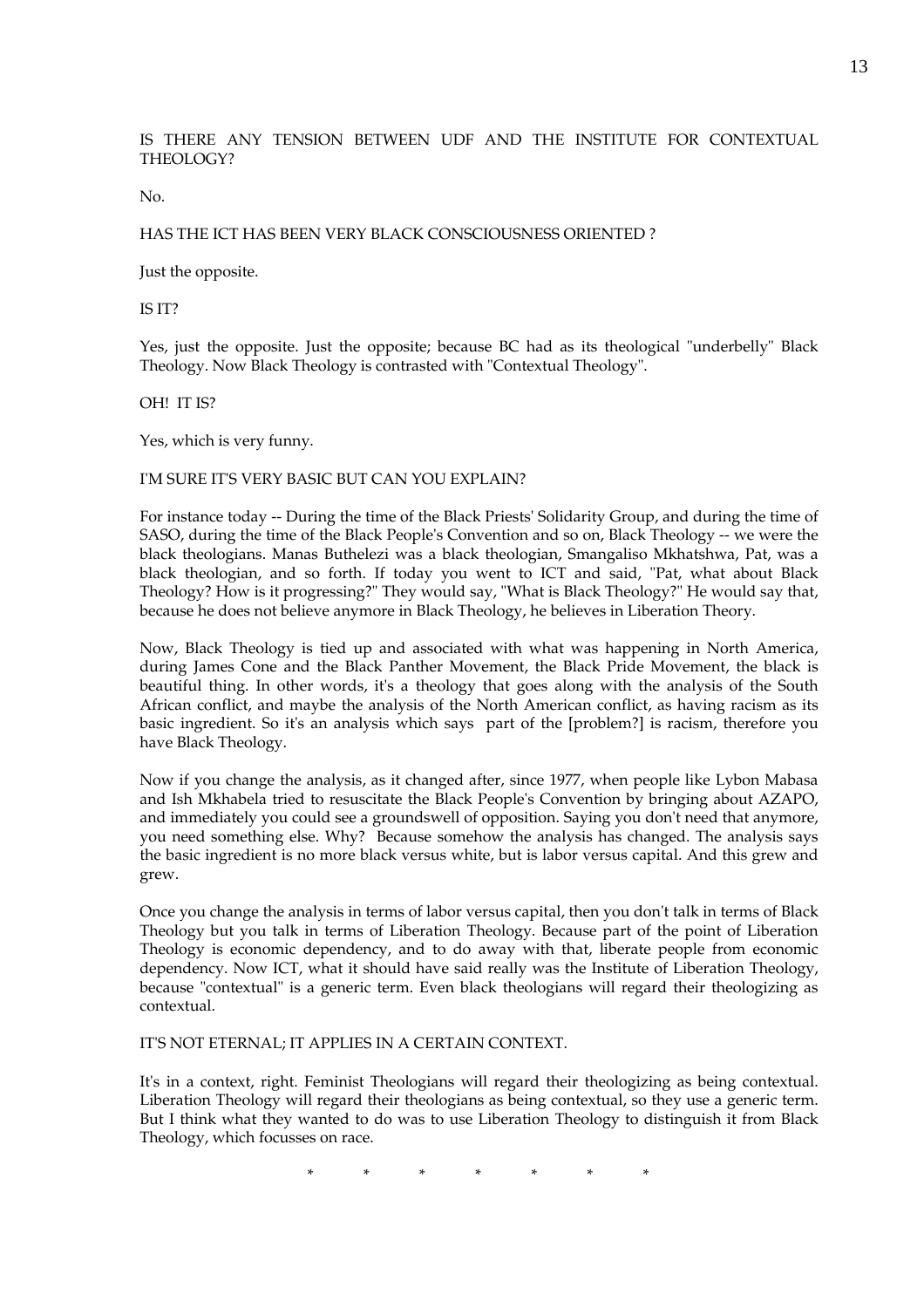[ NON-VERBATIM --Tape less distinct] . . . This happened after October 1977, when there was an attempt to revive black consciousness. I have asked myself why. And I think it was because after Soweto, a lot of youngsters left the country and joined ANC. Though ANC is black in composition, it's dependent on whites. So the talk of blacks-on-their-own makes them uncomfortable. So that had to be modified, de-emphasized.

When BC ideas came up, communism was banned. The ideas were not "available". But at other times these ideas were accessible "through the northern suburbs'; university people become influential in directing things. The key publications were Work in Progress, and also literature coming from overseas. So before we knew what's what, this new ideology had come up.

## WAS THERE A FEELING THAT BC WAS INADEQUATE BECAUSE THE GOVERNMENT HAD JUST BEEN ABLE TO SHOOT EVERYONE DOWN IN THE STREETS DURING SOWETO?

It's true that black consciousness did not have an adequate response to what the state was doing. But also perhaps black consciousness did not have a very profound understanding of what the conflict was in South Africa, they said. It defined the conflict in terms of "epiphenomena", they said, when they started to talk about labor and capital.

And this was at the time of the Wiehahn Commission, and the trade unions were coming up. And it seemed to make sense now, to make this analytical shift.

# BUT DOESN'T THE IDEOLOGICAL SHIFT TAKE PLACE BEFORE THE REAL EMERGENCE OF THE BLACK UNIONS AFTER WIEHAHN?

You're right.

### HOW MUCH MIGHT HAVE BEEN A SENSE OF DISILLUSIONMENT WITH BC?

I think it's more that people discovered suddenly that there was this other ideological thing that seemed to explain things.

The controversy was largely precipitated by the publication of the Oxford History of South Africa in 1971, which epitomized the liberal interpretation. Then the attack on the liberal interpretations began. Harrison Wright's book relates all of this, about how many reviews there were of the Oxford History, critiques by Martin Legassick, Shula Marks, Stanley Trapido. They directly challenged the interpretations and the values of the liberal historians.

WEREN'T THESE DEBATES CONFINED MAINLY TO THE UNIVERSITY COMMUNITIES? HOW DID IT FILTER THROUGH TO OTHER PEOPLE?

Some of those kids from the townships are in Lusaka and Dar es Salaam, and they're with the ANC.

## BUT HOW DID THE IDEAS GET BACK INTO THE TOWNSHIPS?

I can only mention the example of one chap I know, Jabu Ngwenya. He had little formal education, was self-educated. [But he was spreading/absorbing these ideas.] He is here, but heavily restricted. He hasn't done time on Robben Island, but he's been many times in detention. He was involved in consumer boycotts after 1984, and the Release Mandela Campaign. I see him now and then. He'd be one guy who'd be very useful to you. He was previously a very staunch BC person. I met him through a zionist priest, Castro Mayathula, a very powerful zionist priest. Jabu used to be next to him all the time. That's how I met Jabu. He would be very knowledgable among the UDF youth.

BACK TO THE INSTITUTE OF CONTEXTUAL THEOLOGY?